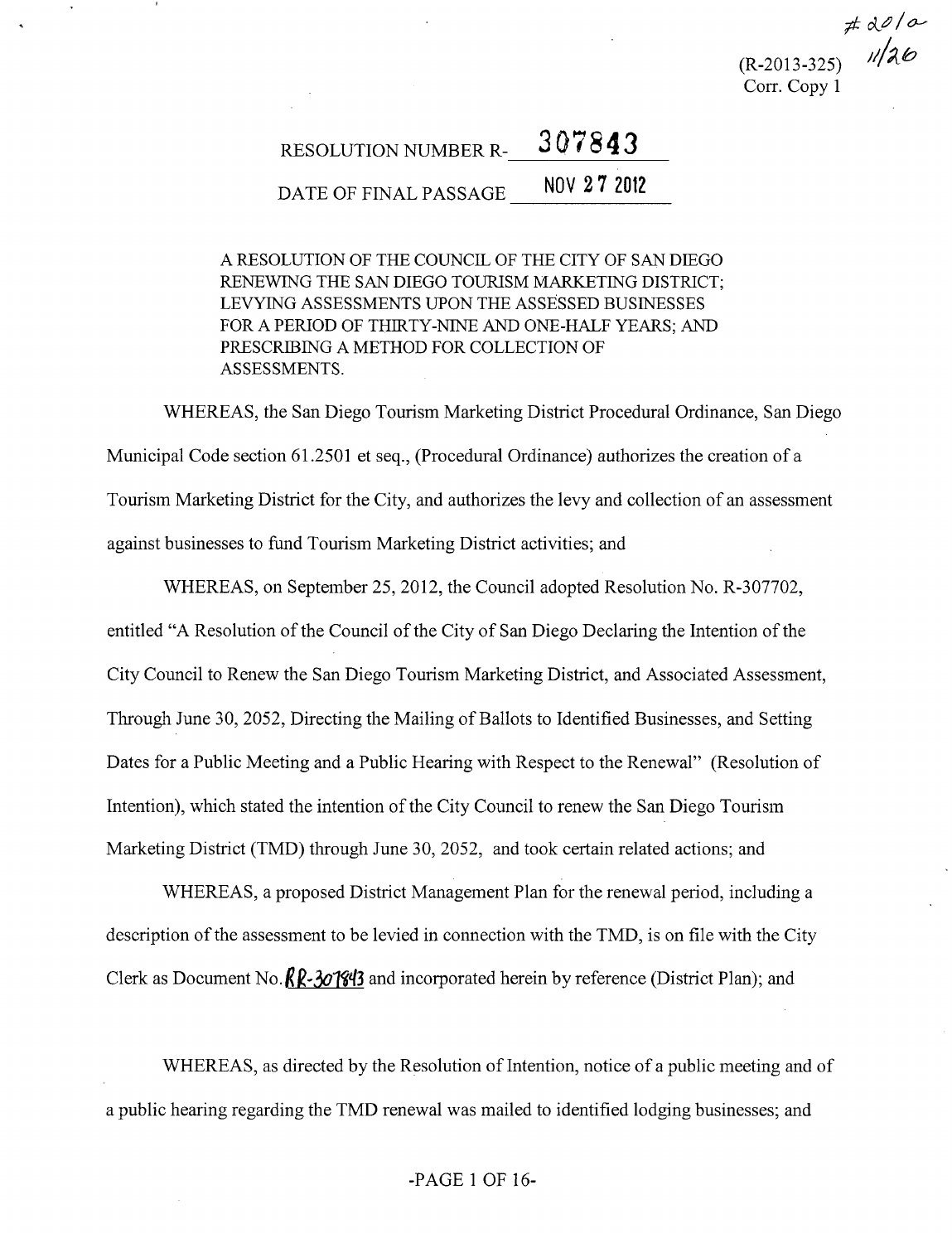WHEREAS, an assessment ballot was enclosed with each mailed notice; and

WHEREAS, on October 23, 2012 at 2:00 p.m.in the City Council Chambers located at, 202 "C" Street, 12th Floor, San Diego, CA, the City Council held a public meeting on the renewed TMD and received public testimony on the proposed assessment in connection with the renewed TMD (Assessment); and

WHEREAS, on NOV 2 6 2012 at  $\alpha$ ,  $\partial$ ,  $\partial$  a.m./ $\partial$ m) in the City Council Chambers located at, 202 "C" Street, 12th Floor, San Diego, CA, the City Council held a public hearing on the renewed TMD at which all persons were permitted to present written and oral testimony regarding the District and the Assessment (Public Hearing); and

WHEREAS, the City Clerk, as directed by the Resolution of Intention, accepted completed assessment ballots through the close of the Public Hearing; and

WHEREAS, the City Clerk has tabulated the ballots submitted, and not withdrawn, in support of or opposition to the proposed assessment and determined that no majority protest exists, as that term is defined in section 61.2508(a)(10) of the Procedural Ordinance; NOW, THEREFORE,

BE IT RESOLVED, by the Council of the City of San Diego, as follows:

Section 1. NO MAJORITY PROTEST

The City Council, having heard and considered all objections to the renewal of the TMD and to the Assessment, finds and determines that a majority protest does not exist with respect to the renewed TMD or the Assessment.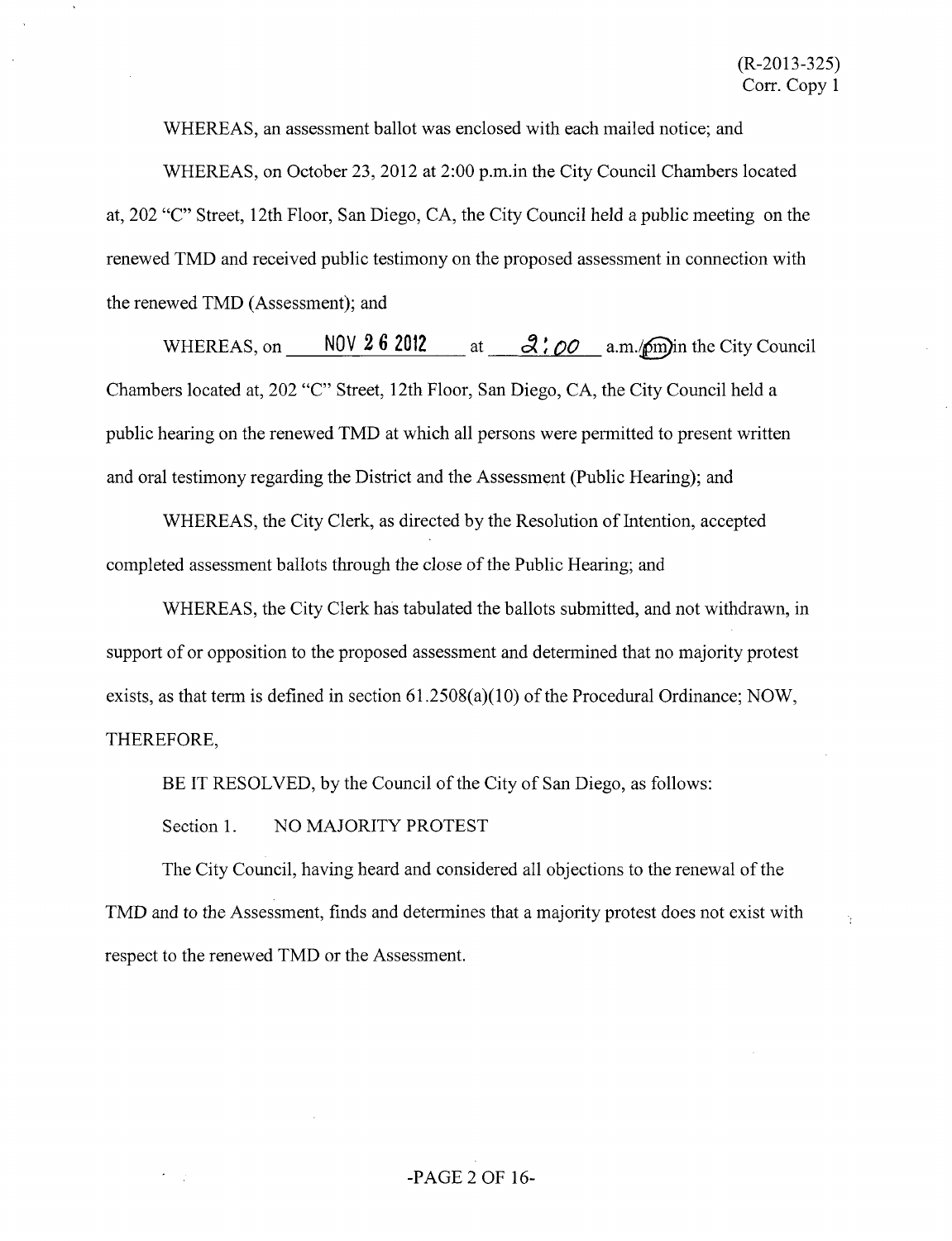## Section 2. RENEWAL OF THE TOURISM MARKETING DISTRICT

The TMD is hereby renewed for a period of thirty-nine and one-half (39.5) years, commencing on January 1, 2013 and terminating on June 30, 2052.

## Section 3. BRIEF DESCRIPTION OF DISTRICT

The activities of the District can be generally described as marketing and promotional activities conducted for the benefit of assessed lodging businesses in the City. The boundaries of the District are the same as the boundaries of the City. The rate of the Assessment is 0.55% of assessable rent for all lodging businesses in the City, plus an additional 1.45% of assessable rent for those lodging businesses with 30 or more rooms. Reference is made to the District Plan for a more complete description of the District, the Assessment, and funded activities.

## Section 4. LEVY OF ASSESSMENTS

The assessments, as described in the District Plan and clarified in this section, are hereby levied. For purposes of this Resolution:

- (a) The assessment shall be calculated as a percentage of the Assessable Rent of each lodging business.
- (b) "Lodging Business" means a business, other than a recreational vehicle park or campground, that is a "hotel" pursuant to San Diego Municipal Code section 35.0102. Lodging Business does not include a business whose principal purpose is to rent rooms for occupancy to tenants for use as a primary residence, such as a Single Room Occupancy (SRO) Hotel.
- (c) "Assessable Rent" means "rent," as that term is defined in San Diego Municipal Code section 35.0102, subject to the exclusions set forth in San Diego Municipal Code sections 35.0111 and 61.2516. However, for lodging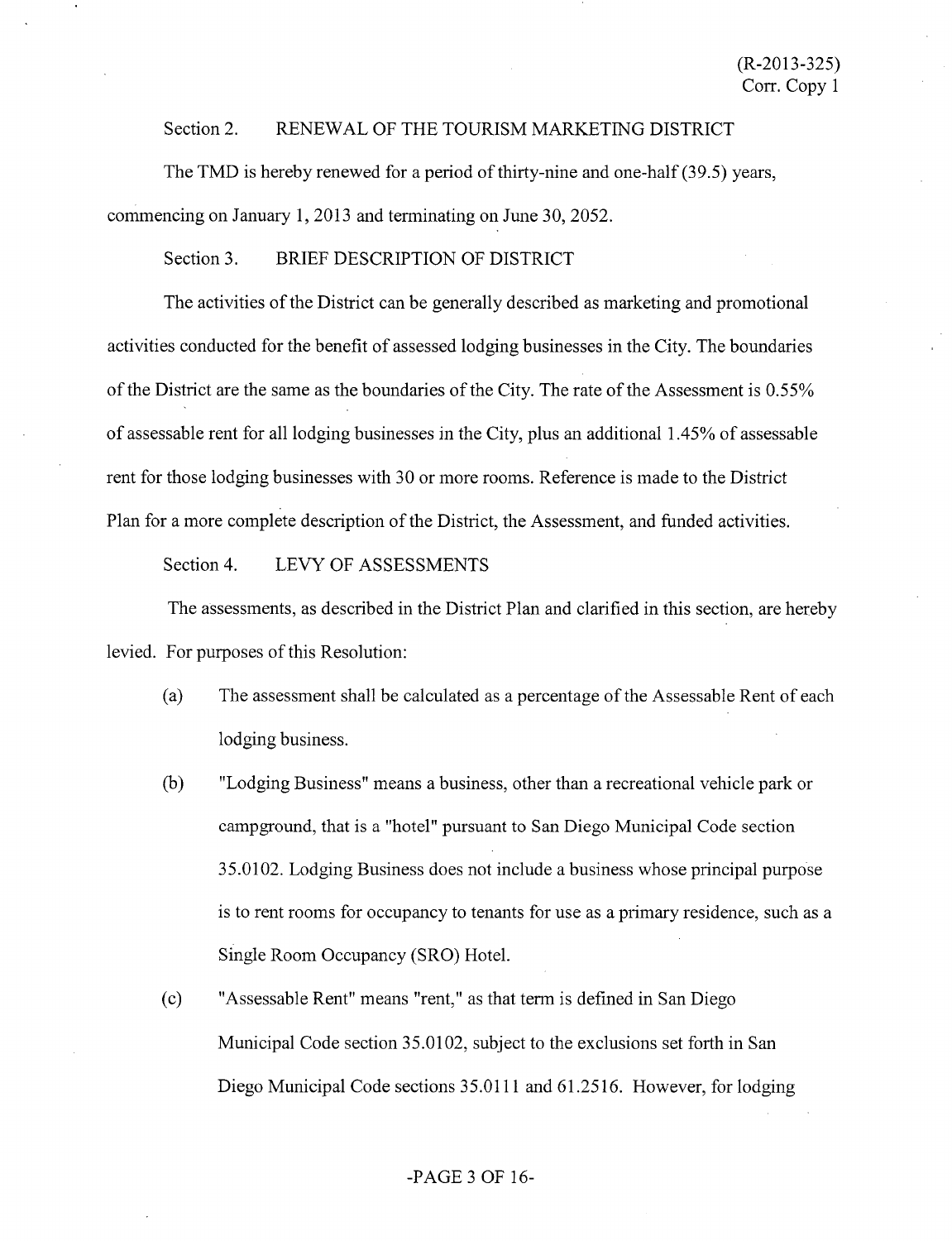businesses with seventy (70) or more rooms, "Assessable Rent" shall not include rent resulting from stays pursuant to contracts executed prior to January 1, 2008. For lodging businesses with sixty-nine (69) rooms or fewer, "Assessable Rent" shall not include rent resulting from stays pursuant to contracts executed prior to January 1, 2013. As used in this section "contract" means a written document which was executed by a representative of the lodging business and the transient or the transient's representative prior to the date specified above. The contract must include a provision stating that it is irrevocable, non-cancellable, or non-refimdable; signed agreements which can be cancelled are not "contracts" within the meaning of this section. Reservations made at lodging businesses are not considered contracts. Contract does not include agreements between the lodging business and any third-party booking agent for the purpose of booking transient stays at the lodging business, such as a property management company.

#### Section 5. FORMATION OF FUND

 $\Delta$ 

The Chief Financial Officer is authorized to establish an interest-bearing fund for the Renewed TMD.

Section 6. DISTRICT SUBJECT TO MUNICIPAL CODE AMENDMENTS The operations of the TMD shall be subject to any amendments to the Procedural Ordinance.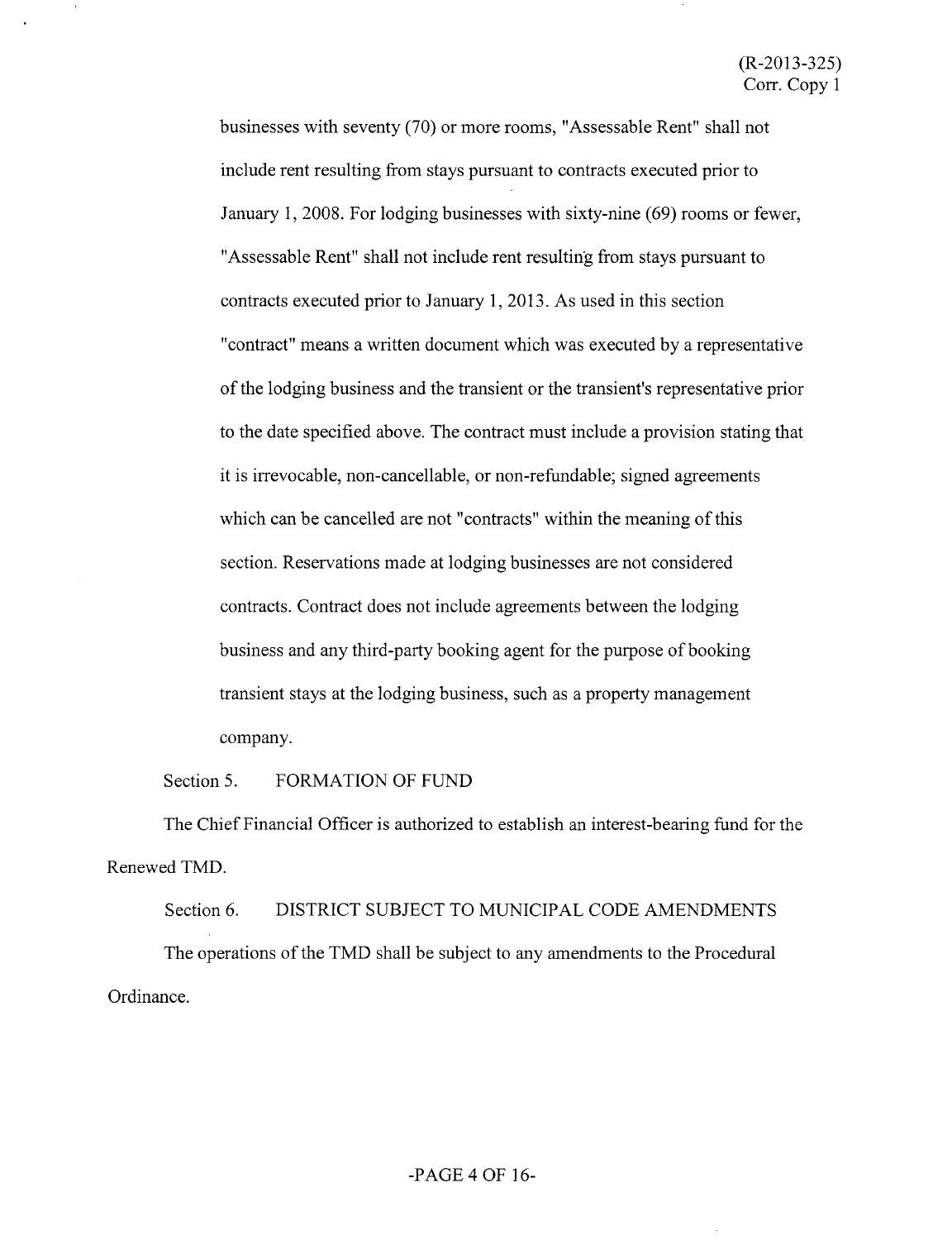#### Section 7. FUNDING OF ACTIVITIES

The activities to be provided to benefit businesses in the district will be funded by the levy of the Assessment. The revenue from the levy the Assessment shall not be used to provide activities that directly benefit businesses outside the district or for any purpose other than the purposes specified in this Resolution, the Resolution of Intention, and the District Plan.

Section 8. BENEFIT

 $\bar{\mathbf{r}}$ 

The City Council finds as follows:

- (a) The activities funded by the Assessment will provide a special and specific benefit to assessed businesses within the TMD that is not provided to those not paying the assessment.
- (b) The Assessment is a charge imposed for a specific benefit conferred or privilege granted directly to the payor that is not provided to those not charged, and which does not exceed the reasonable costs to the local government of conferring the benefit or granting the privilege.
- (c) The Assessment is a charge imposed for a specific government service or product provided directly to the payor that is not provided to those not charged, and which does not exceed the reasonable costs to the local government of providing the service or product.
- (d) The rate differential between lodging businesses with 30 or more rooms and smaller lodging businesses reflects the fact that certain activities provided in connection with the TMD are services geared towards the booking of rooms by organized groups, and such groups are not generally served by smaller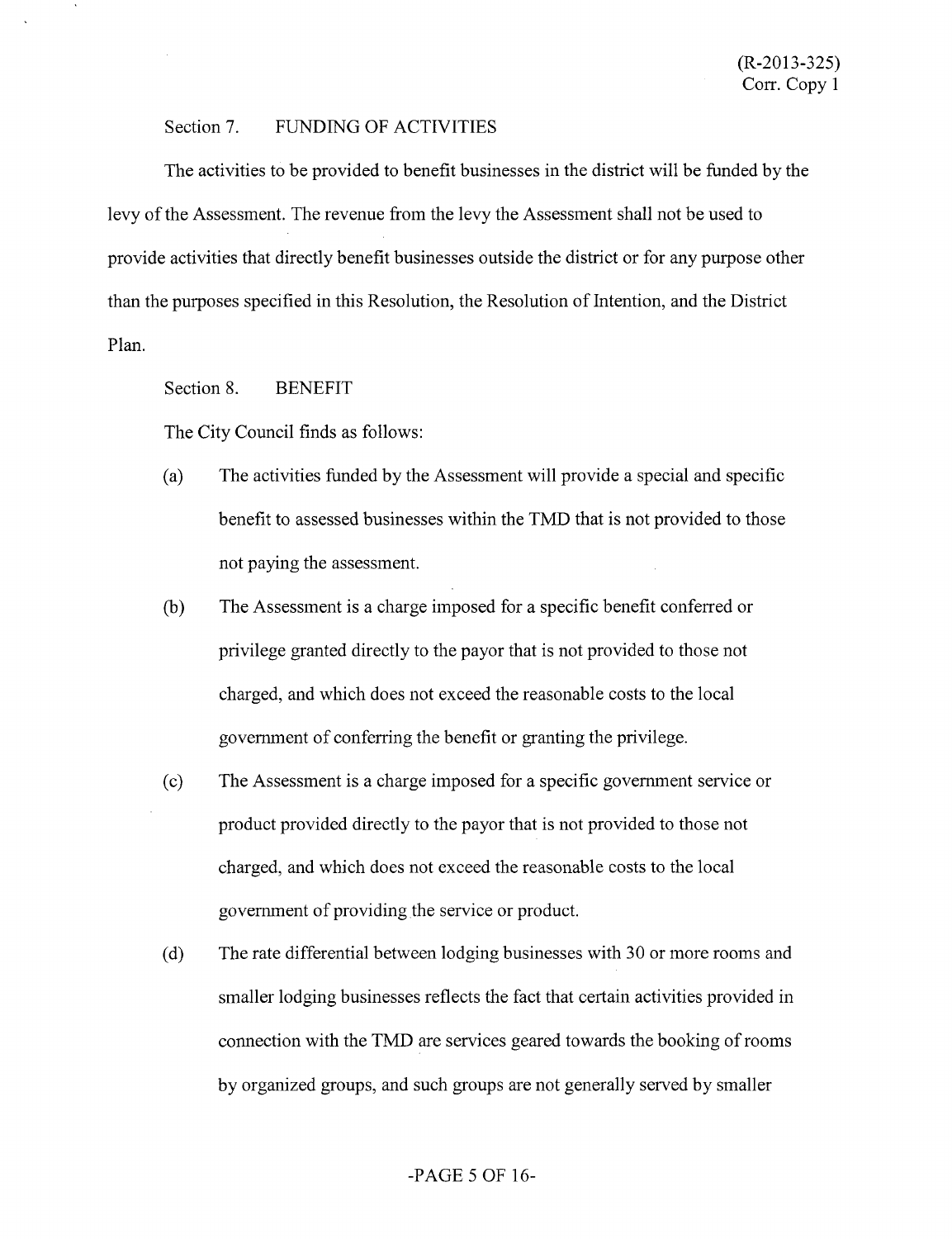lodging businesses. These services will not be provided to lodging businesses assessed at the lower rate.

## Section 9. COLLECTION FROM TRANSIENTS

Assessments imposed pursuant to the TMD are levied solely upon the assessed business, and the business owner is solely responsible for payment of the assessment when due. If the owner chooses to collect any portion of the assessment, up to and not to exceed the rate applicable to the business, from a transient, that portion shall be specifically called out and identified for the transient in any and all communications from the business owner as the "San Diego Tourism Marketing District Assessment."

#### Section 10. BUSINESS OWNER DUTIES AND ACCOUNTING PROCEDURES

The business owner shall be responsible for the remitting of the TMD assessments pursuant to the requirements of this Resolution, the District Plan, and the Procedural Ordinance. For purposes of this resolution, "business owner" shall mean the party responsible for the remitting and reporting of Transient Occupancy Taxes (TOT), and shall be as defined in section 61.2504 of the Procedural Ordinance.

- (a) If passed on to the transient, the amount of the assessment, not to exceed the rate applicable to the business, shall be separately stated from the amount of room rent charged and any other applicable taxes, and each transient shall receive a receipt for payment from the business owner. A duplicate of the receipt given to each transient shall be kept by the business owner in accordance with subsection (c) below.
- (b) Each business owner shall account separately for, and maintain separate monthly summary totals for, assessable and non-assessable

#### -PAGE 6 OF 16-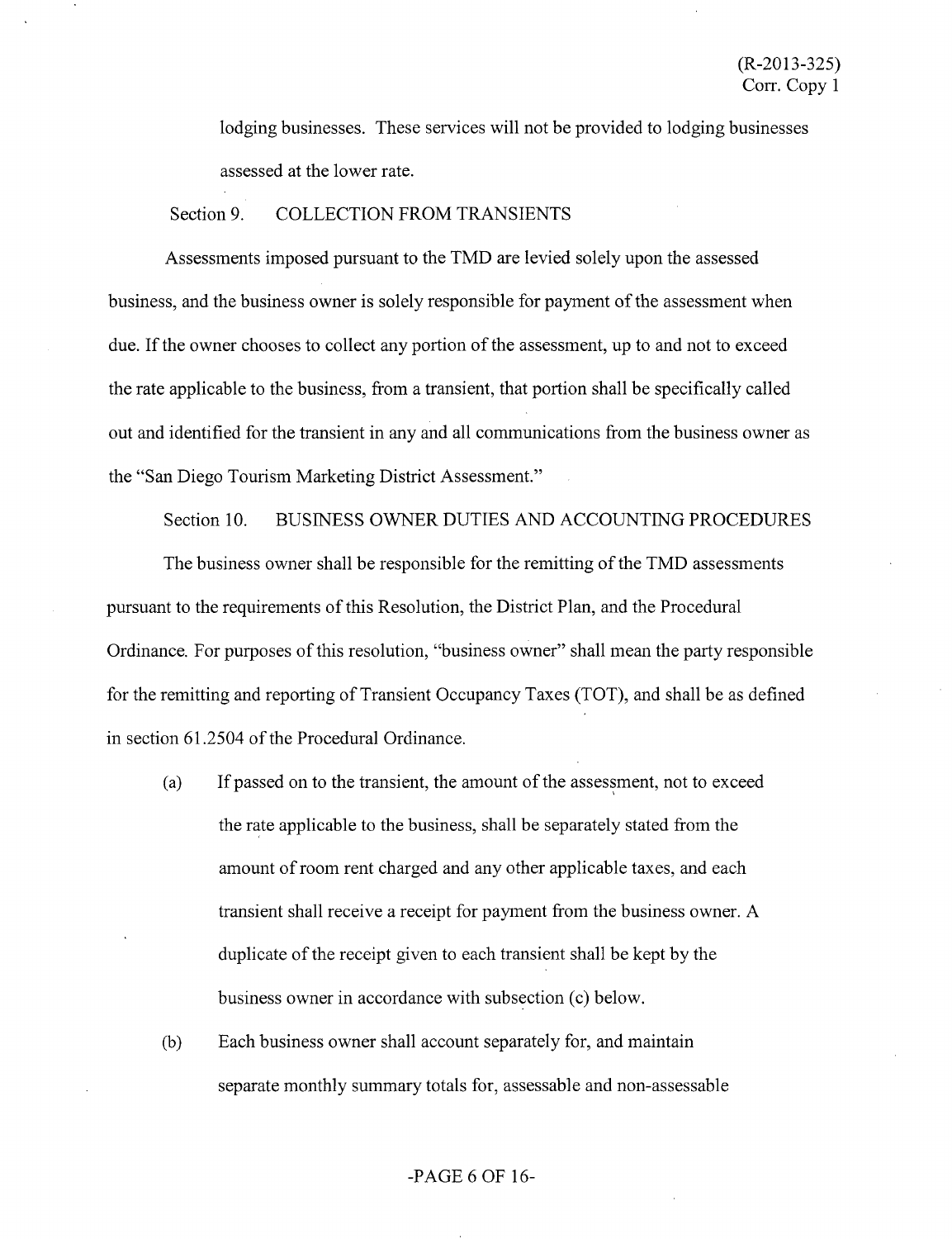rent and for any assessments collected.

- (c) Each business owner shall maintain its financial and accounting records in a manner deemed acceptable to the City Treasurer. It shall be the duty of every business owner liable for the payment to the City of any assessment imposed to keep and preserve, for a period of three years within the boundaries of this City, all business records as may be necessary to determine the amount of such assessment for which the business owner is liable for payment to the City. The City Treasurer and authorized deputies or agents in the exercise of duties imposed shall have the right to inspect such records at all reasonable times and to apply auditing procedures necessary to determine the amount of assessment due. It shall be unlawful to refuse to allow or to permit such audit to be conducted after a lawfiil demand therefore by the City Treasurer or the City Treasurer's duly-authorized City employee.
- (d) The costs of additional goods and services, which are not Rent, but which may be sold as a package, or are complimentary with a room, or portion thereof, in a business, shall be accounted for in accordance with guidelines promulgated by the City Treasurer, if any.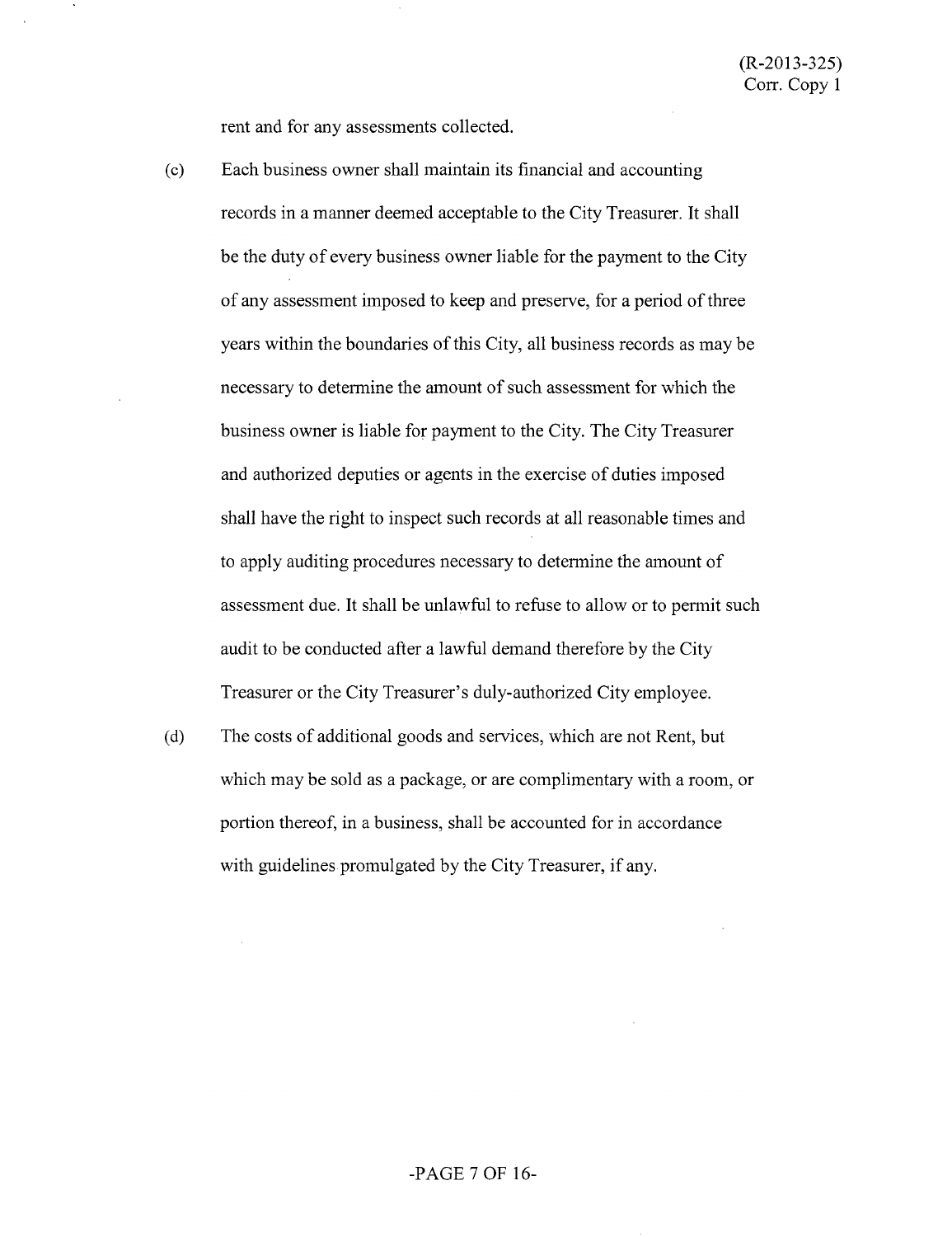## Section 11. TIME AND MANNER FOR LEVYING THE ASSESSMENTS; REMITTING AND REPORTING REQUIREMENTS

Each business owner shall remit assessments and report monthly using the same process as for remitting and reporting TOT as described in San Diego Municipal Code section  $35.0114$  (a), (b), (c), (d), (e), (f), (h), and (i) or as amended. This obligation shall be effective from January 1, 2013 through June 30, 2052, the duration of the TMD renewed under this Resolution.

Remittances to the City Treasurer shall be at the rate applicable to the businesses' respective Benefit Category(ies). The return filed with the assessments remitted shall indicate the amount of the "Assessable Rent" and any adjustments thereto that pertain to the assessments remitted. The City Treasurer shall be responsible for collection and external auditing of the TMD assessments.

## Section 12. REMITTING AND REPORTING REQUIREMENTS UPON CESSATION OF BUSINESS

Each business owner, upon cessation of business, shall remit and report on assessments using the same process as for remitting and reporting TOT as described in San Diego Municipal Code section 35.0115 (a) and (b) or as amended. This obligation shall be effective from January 1, 2013 through June 30, 2052, the duration of the TMD renewed under this Resolution.

- (a) The duties and terms of liability of the business transferee or purchaser for TMD assessments owed by the transferor or seller are set forth in sections 13 and 14 below.
- (b) Any business owner who fails to comply with the provisions of this section may be subject to appropriate criminal, civil, or administrative remedies.

## -PAGE 8 OF 16-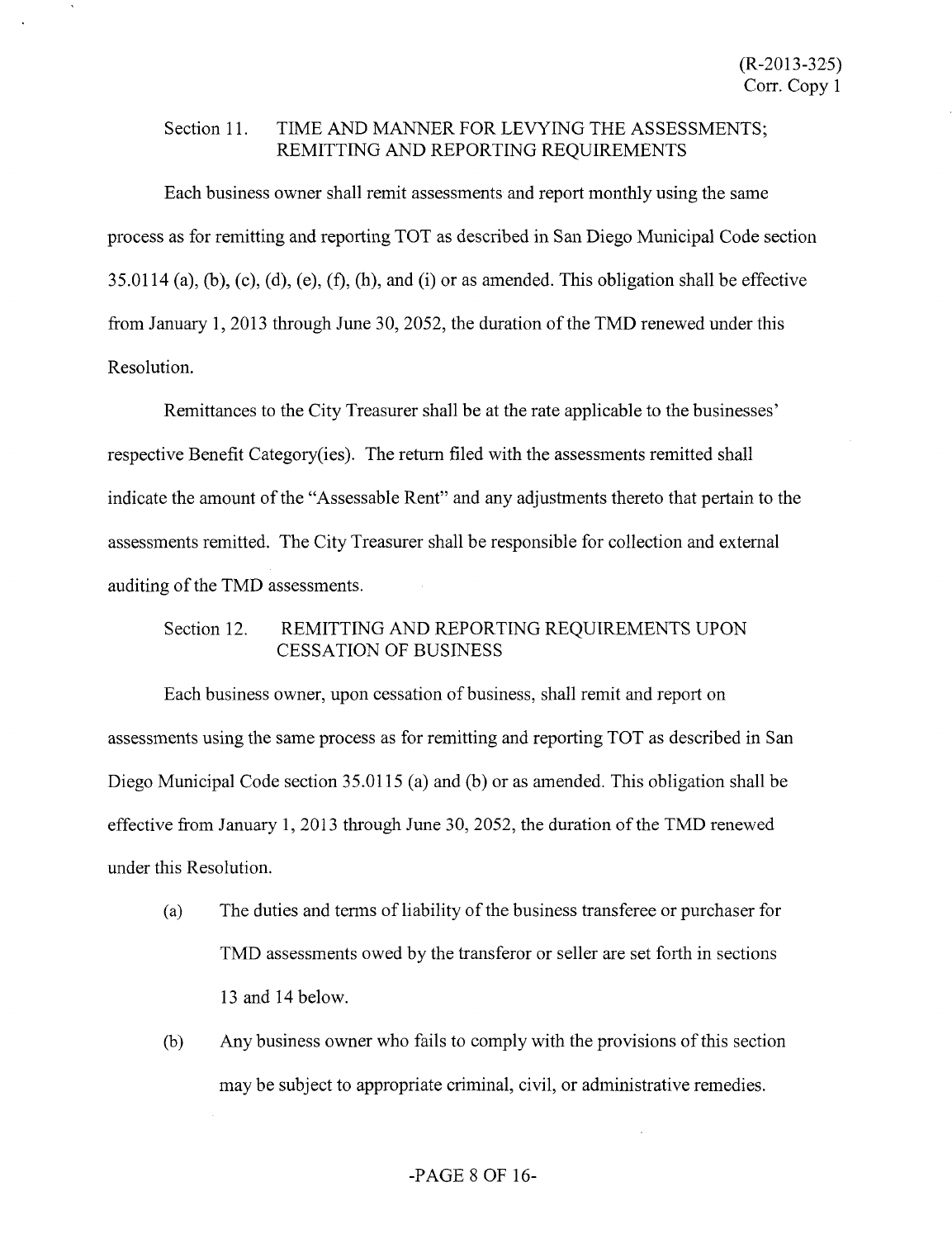## Section 13. DUTY OF SUCCESSOR OF BUSINESS OWNER

If an owner of a business who is liable for any assessment or penalties under this Resolution sells or otherwise disposes of such business, the successor shall notify the City Treasurer of the date of sale at least thirty (30) days before the date of sale or, if the decision to sell was made less than thirty (30) days prior to the actual sale, then the successor shall notify the City Treasurer immediately and shall withhold the amount of such assessment or penalty until the selling business owner produces a receipt from the City Treasurer showing that the assessment or penalty has been paid or an assessment clearance certificate from the City Treasurer stating that no assessment or penalty is due. If the seller of the business does not present a receipt or assessment clearance certificate within thirty (30) days after a successor business owner commences business, the successor shall deposit the withheld amount with the City Treasurer pending settlement of the account of the seller.

## Section 14. LIABILITY OF SUCCESSOR FOR FAILURE TO WITHHOLD; NOTICE OF AMOUNT DUE

If the successor to the business owner fails to withhold any unpaid TMD assessments and penalty owed by the selling business owner from the purchase price as required by section 13 of this Resolution above, that successor shall be liable to the City for the payment of the amount required to be withheld. Within thirty (30) days after receiving a written request from the successor for an assessment clearance certificate stating that no assessment or penalty is due, the City Treasurer shall either issue the certificate or mail notice to the successor at its address as it appears on the records of the City Treasurer of the estimated amount of the assessment and penalty that must be paid as a condition of issuing the certificate.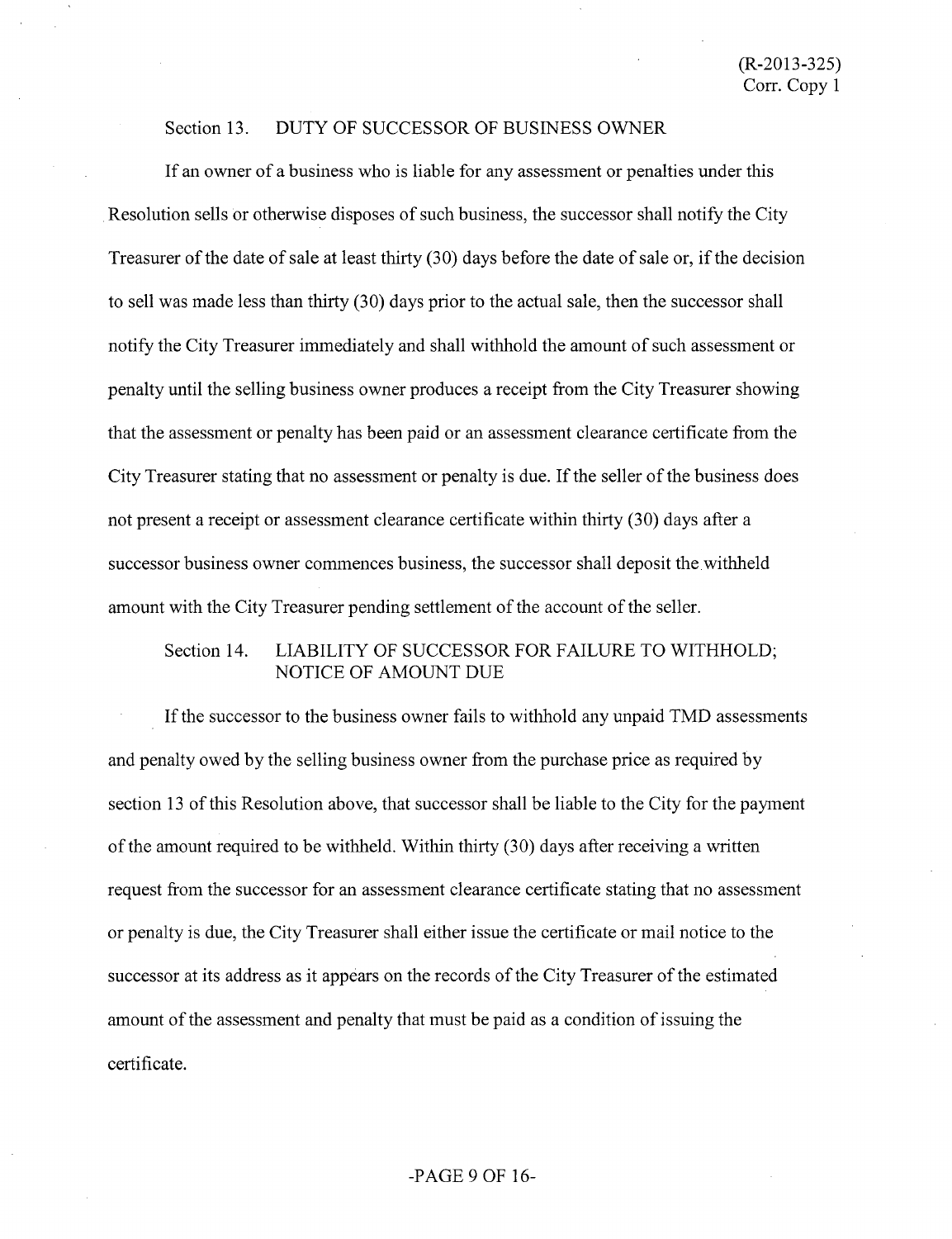#### Section 15. PENALTIES

Should any business fail to pay TMD assessments to the City Treasurer as required under the Procedural Ordinance, the District Plan, or this Resolution, such businesses are subject to the following penalties in the event of underpayment due to delinquency, fraud or audit deficiencies:

- (a) Delinquency. This section applies to a late or non-payment. Any business owner who fails to remit any assessment imposed by this Resolution or makes a late payment within the time required shall pay a penalty computed in the manner specified in San Diego Municipal Code section 35.0116 (a), as amended, but not to exceed the amount calculated by applying the percentage or rate as specified in San Diego Municipal Code section 35.0116 (a), as amended, to the amount of the assessment due and payable for the entire reporting period in addition to the amount of the assessment.
- (b) Fraud. If the City Treasurer determines that the nompayment or underpayment of any remittance due is due to fraud or intent to evade the provisions of this Resolution, the Procedural Ordinance, or the District Management Plan, a penalty percentage or rate as specified in San Diego Municipal Code section 35.0116 (b), as amended, applied to the unpaid amount of the assessment shall be added thereto in addition to the penalties stated in subsection (a) of this section.
- (c) Audit Deficiency. This subsection applies after an audit by or on behalf of the City. Following an audit by the City, if a business owner is found to be deficient in either its return or its remittance, or both, the City Treasurer, at his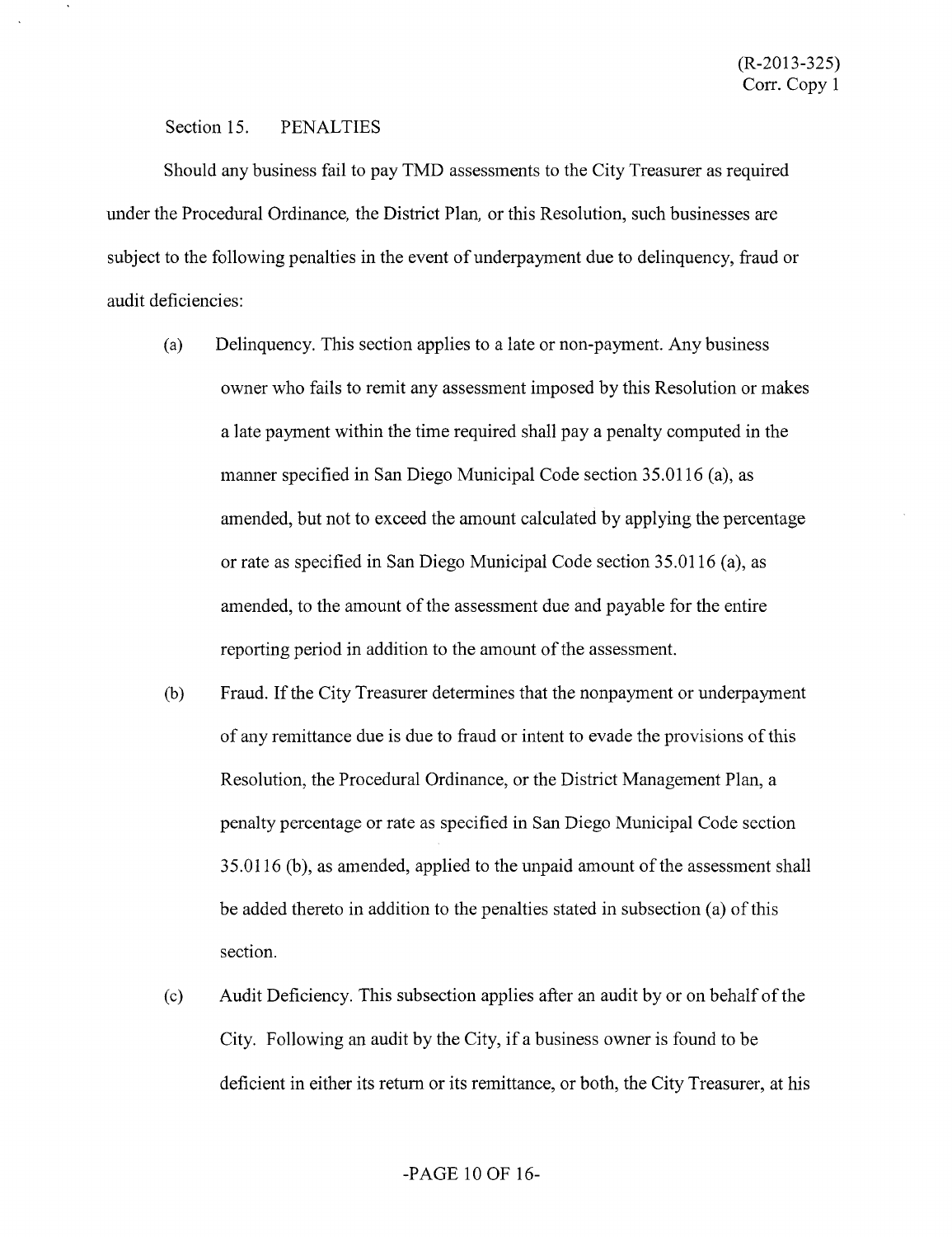or her discretion as being cost effective, shall immediately invoice the business owner for the amount of the net deficiency plus a penalty percentage or rate as specified in San Diego Municipal Code section 35.0116 (c), as amended, applied to the net deficiency. If the business owner fails or refiases to pay the deficient amount and applicable penalties within the number of days specified in San Diego Municipal Code section 35.0116 (c) of the date of the City Treasurer's invoice, an additional penalty shall be imposed at the percentage or rate as specified in San Diego Municipal Code section 35.0116 (c), or as amended, per day of the net deficiency, not to exceed the percentage or rate as specified in San Diego Municipal Code section 35.0116 (a), or as amended, for a combined total penalty not to exceed the percentage or rate as specified in San Diego Municipal Code section 35.0116 (a), or as amended, of the net deficiency.

 $\cdot$ 

## Section 16. FAILURE TO REPORT ASSESSMENTS DUE - JEOPARDY DETERMINATION

Determination of TMD Assessments Due by City Treasurer. If any business owner shall fail or refuse to remit the assessment or to make, within the time provided in this Resolution, any report or remittance of said assessment or any portion thereof required by this Resolution, the Procedural Ordinance, or the District Management Plan, or if such business owner maintains records which are inadequate to show the amount of assessment due, the City Treasurer shall forthwith detennine the assessment due and penalties provided for by this Resolution, the Procedural Ordinance, and the District Management Plan against the business owner.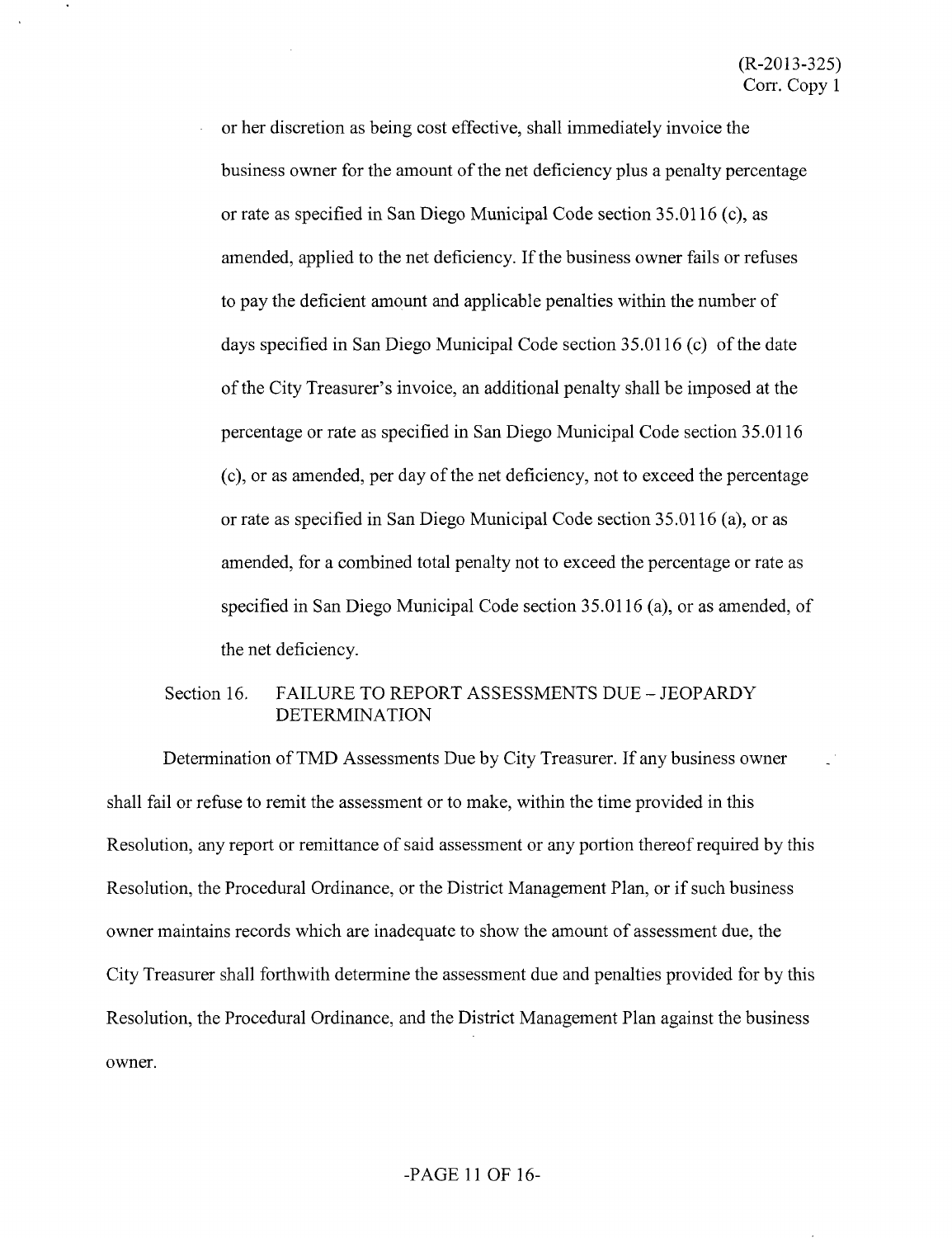Jeopardy Determinations. When a business owner fails or refuses to make or file a timely return or remittance of assessments due, or when the City Treasurer or duly authorized employee makes a determination, after having applied necessary and generally accepted audit standards or by estimation if no records are available, that a business owner is or will be unable to remit any assessments due at the prescribed time, the City Treasurer may make a written Jeopardy Determination which shall be issued to the business owner to require the business owner to thereafter furnish additional information or provide adequate security as necessary to ensure receipt by the City of any assessments due or to become due, and to remit the assessments on a daily or weekly basis. The business owner shall thereafter report and remit all assessments due under the terms and conditions prescribed by the City Treasurer. The City Treasurer shall cancel the requirements imposed under the Jeopardy Determination once timely accounting and remittance procedures have been established and the business owner is satisfying all obligations imposed by law for the remittance of assessments.

Notice. The City Treasurer shall deliver notice of an assessment due or of a Jeopardy Determination to a business owner or deposit it in the United States mail, postage prepaid, addressed to the business owner at his, her, or its last known place of business.

Penalties collected pursuant to this section shall be returned to the TMD fund. To the extent that any direct administrative costs incurred by the City Treasurer or other City departments for the recovery of TMD assessments and penalties due prior to a referral to the City Treasurer's Collections Division are not recovered through applicable fees, the unrecovered costs may be charged to the TMD fund as a portion of the City's allowable costs for administration of the TMD.

If TMD remittances become delinquent and the City Treasurer makes a determination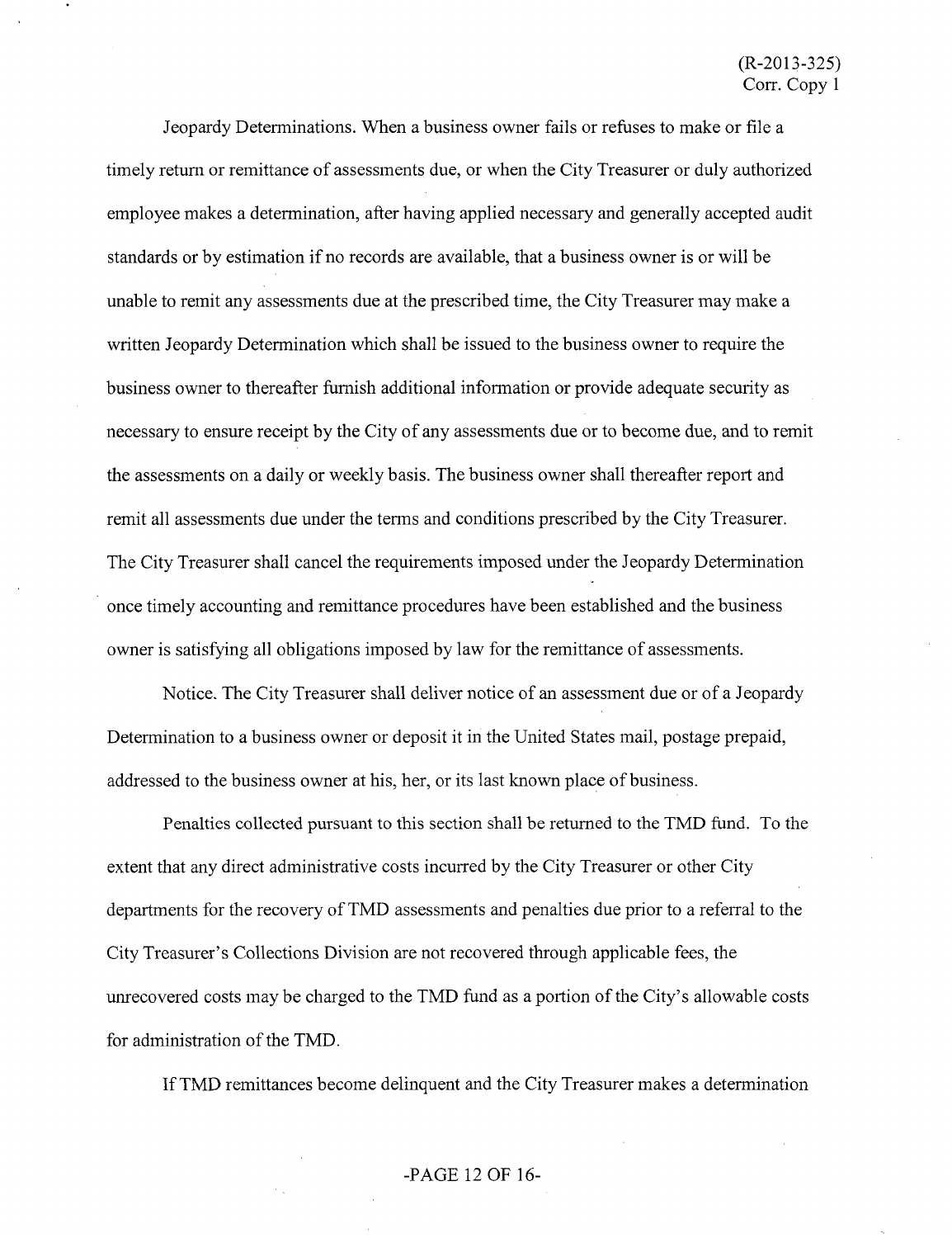to refer that delinquency to the Treasurer's Collections Program, any additional audit and collection costs incurred, including the Collections Program's referral fees and interest, shall be chargeable to and payable by the business operator, however, to the extent that any portion of those costs are not recovered from the business owner, that portion may be charged to the TMD fund as a portion of the City's allowable costs for administration of the TMD.

#### Section 17. ADMINISTRATIVE REMEDIES OR APPEALS

The business owner may, within fourteen (14) calendar days after the serving or mailing of a notice of TMD assessment, make written request to the City Treasurer for a hearing on the amount assessed. The business owner may challenge the assessment or penalty in the manner specified in section 22.1708 of the San Diego Municipal Code.

If the business owner does not request a hearing within fourteen (14) calendar days, the assessment and penalties determined by the City Treasurer shall become final and conclusive, and the Operator shall pay the City within fourteen (14) calendar days from the date that the notice of assessment is mailed.

If the business owner makes a timely request for a hearing, the City Treasurer shall give not less than five (5) calendar days' written notice in the manner prescribed herein to the business owner of the time and place for a hearing. The hearing shall be conducted in accordance with San Diego Municipal Code section 35.0118, as amended.

Section 18. REFUNDS

A business owner who has remitted an amount in excess of the amount required to be paid by this resolution the Procedural Ordinance, or the District Plan, may receive a credit to the extent of the excess. If the excess is discovered as a result of an audit by the City, no claim need be filed by the business owner. Such credit, if approved by the Treasurer, shall be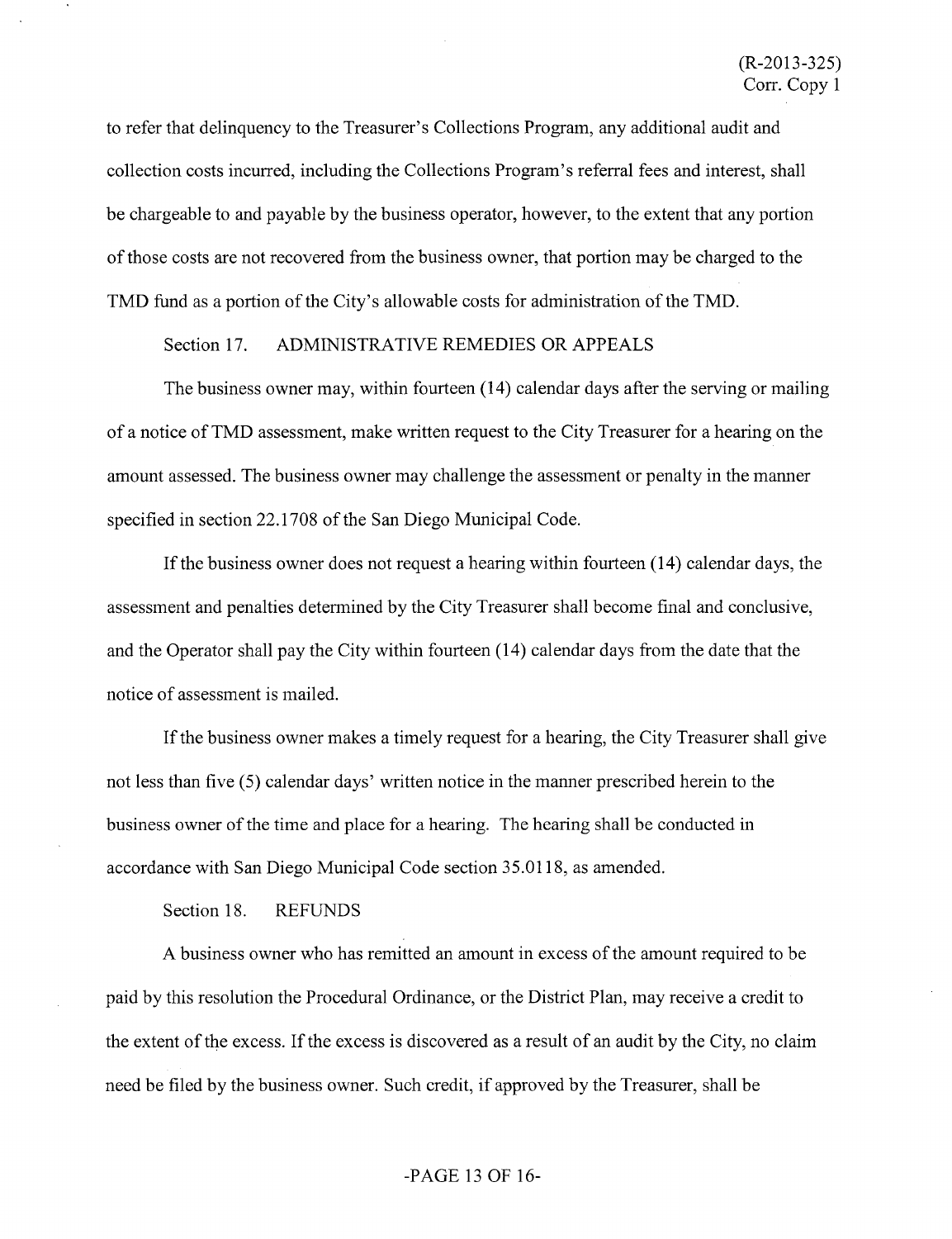applied to any deficiency found or any further assessment payments due under the rules prescribed by the City Treasurer.

No refimd shall be paid under the provisions of this section unless the claimant establishes the claimant's right thereto by written records showing entitlement thereto and complies with the requirements of this Resolution and section 22.1708 of the San Diego Municipal Code.

## Section 19. ACTIONS TO COLLECT ASSESSMENTS DUE

Any business owner owing money to the TMD, as collected by the City Treasurer under the provisions of this Resolution, shall be subject to an action brought in the name of the City of San Diego for the recovery of such amount due the TMD. Upon the concurrence of the City Attorney and the Chief Financial Officer or designee, the City Treasurer is authorized to compromise the collection of the amount due or establish a schedule of payment for any assessments due, or to discontinue the collection of any claim if it appears that the cost of further proceedings would not be justified by the likely recovery.

## Section 20. VIOLATIONS

 $\Delta$ 

Any business owner who willfully fails to file any return required by this Resolution, the Procedural Ordinance, or the District Plan, or who files a false return, or who willfiilly fails or reftases to remit any assessment due, or who refuses to allow an audit to be conducted, may be subject to appropriate criminal, civil, or administrative remedies as provided for under state or local law.

## Section 21. TREASURER'S REGULATIONS AND ENFORCEMENT AUTHORITY

The City Treasurer is hereby authorized to promulgate reasonable rules, interpretations and regulations to implement and enforce the provisions of this Resolution.

## -PAGE 14 OF 16-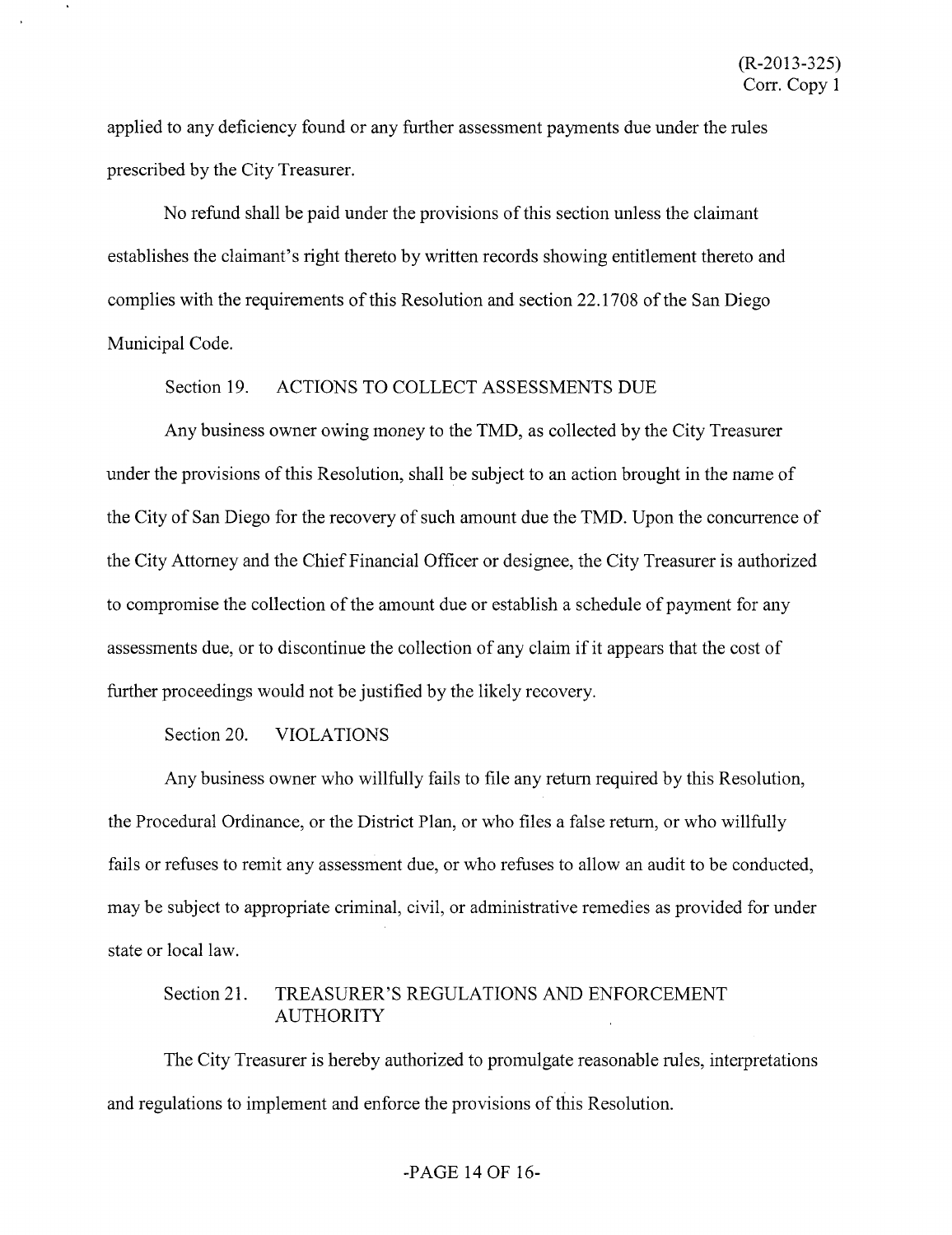## Section 22. RECORDATION OF NOTICE AND MAP

Upon the adoption of this Resolution, the City Clerk is hereby directed to record a notice of the levying of the assessments and map of the TMD pursuant to section 61.2511 of the Procedural Ordinance.

### Section 23. SEVERABILITY

If any section, subsection, subdivision, paragraph, sentence, clause or phrase of this Resolution, or any part thereof is for any reason held to be unconstitutional or otherwise invalid, such decision shall not affect the validity of the remaining portions of this Resolution or any part thereof. The City Council hereby declares that it would have passed each section, subsection, subdivision, paragraph, sentence, clause or phrase thereof, irrespective of the fact that any one or more sections, subsections, subdivisions, paragraphs, sentences, clauses or phrases be declared unconstitutional or otherwise invalid and, to that end the provisions of this Resolution are hereby declared to be severable

Section 24. CEQA EXEMPTION

The Council does hereby declare that this activity is exempt from the Califomia Environmental Quality Act (CEQA) pursuant to State CEQA Guidelines section 15378(b)(4).

APPROVED: JAN I. GOLDSMITH, City Attorney

By

'-A'dam R. Wander Deputy City Attomey ARW:mm November 7, 2012 November 13, 2012 Corr. Copy November 21, 2012 Corr. Copy 1 Or.Dept: Econ. Devel Doc. No.: 477531